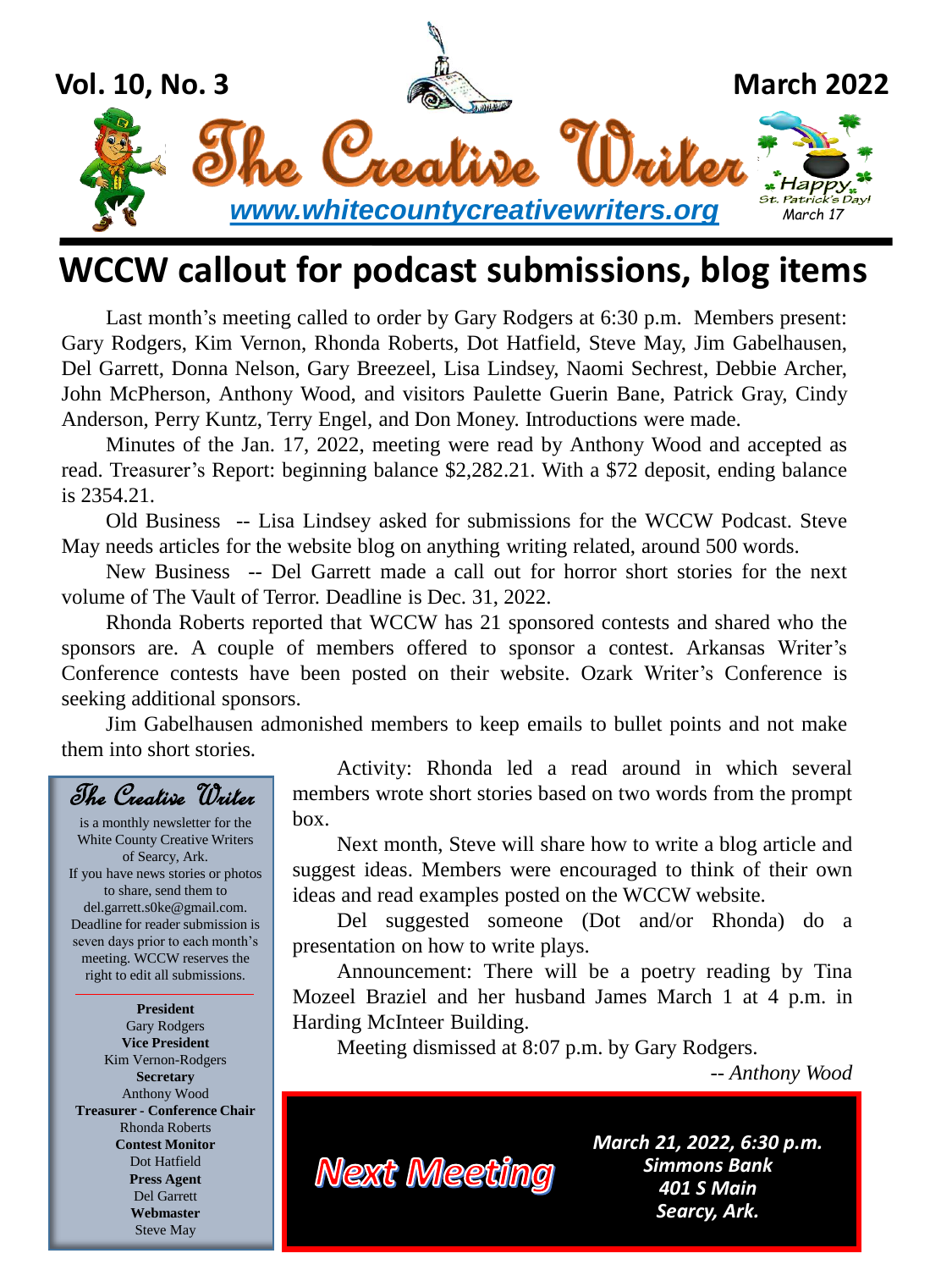pcoming Con<del>t</del>es

Copy URL and paste it in your search window.

**Dandy Writers Short Story Contest –** Open Monthly **<https://dandywriters.wordpress.com/short-story-essay-contest/>**

**Bardsdy Short Story –** Deadline March 29, 2022 **Bardsy - [Current Short Story Anthology Contest](https://bardsy.com/contest)**

**[The Rubery Prize](https://www.ruberybookaward.com/) –** Deadline March 31, 2022 **<https://www.ruberybookaward.com/>**

**Alpine Fellowship Poetry Prize – Deadline: April 1, 2022 <https://alpinefellowship.com/poetry-prize>**

**Arkansas Writers' Conference –** Deadline April 23, 2022 **2022 AWC CONTEST LISTING - ARKANSAS WRITERS' CONFERENCE [\(arkansaswritersconference.com\)](https://www.arkansaswritersconference.com/2022-awc-contest-listing)**

**Writers Digest Contest – Deadline May 6, 2022 <https://www.writersdigest.com/writers-digest-competitions>**

**Baby Boomer Plus Submission –** Deadline June 15, 2022 **https://livingspringspublishers.com/index.php/baby-boomers-plus/**

**Flash Fiction Contest** – Deadline June 30, 2022 **<https://www.tckpublishing.com/2022-flash-fiction-contest/>**

## *WCCW members recently published*

Gary L. Breezeel, Del Garrett, Lisa Lindsey, John McPherson, Don Money and Anthony Wood – *Published in The Vault of Terror – Tales to Tell, Vol. 4.* Debra Wantulok – *Published in Writers Monthly PDF, March 2022.*